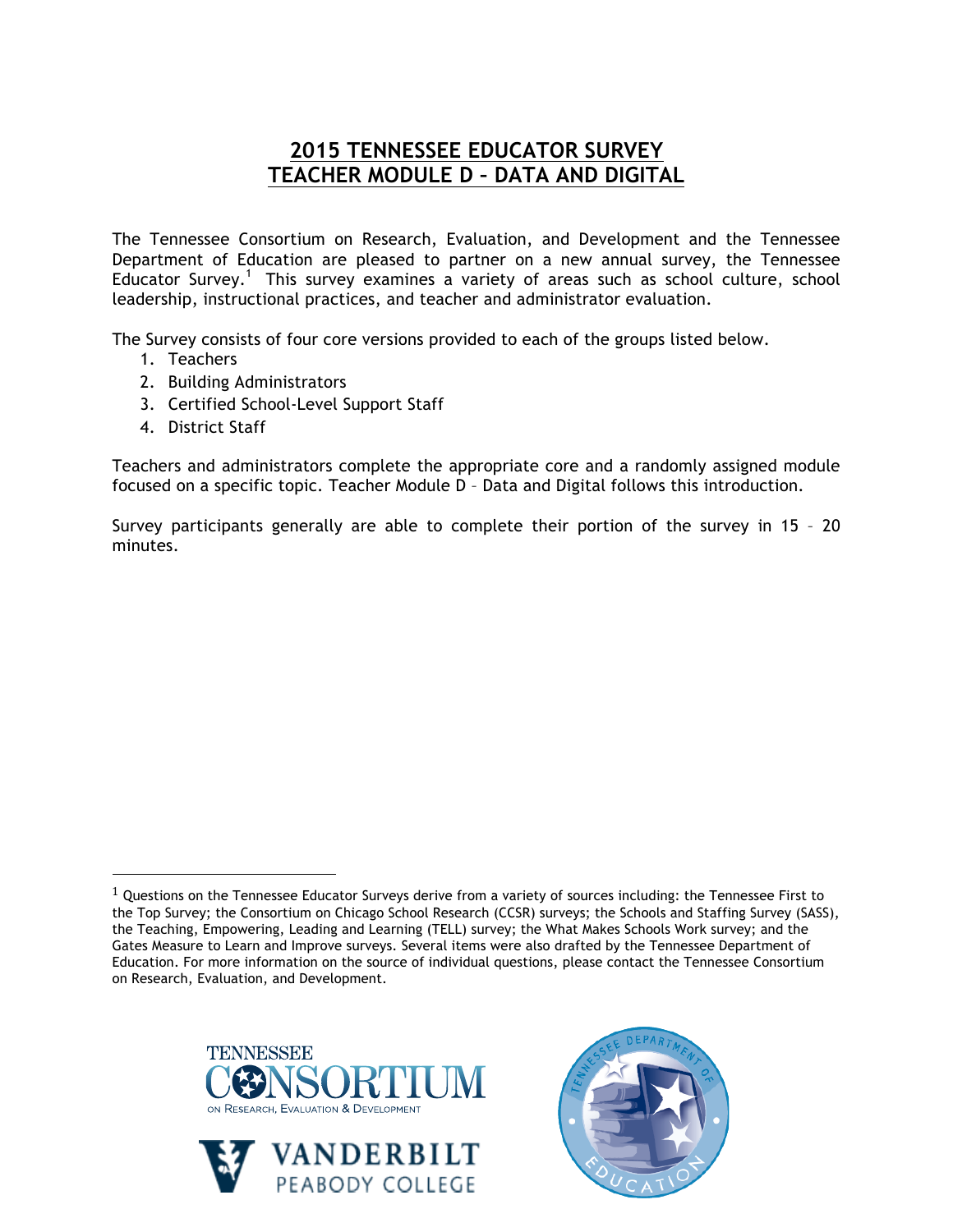## **2015 TENNESSEE EDUCATOR SURVEY – TEACHER SURVEY MODULES**

## **Teacher Module D - Data and Digital**

T-D1. In general, how frequently do you receive or generate the following types of information about the performance of your students?

|                                                                                                             | Never        | Once<br>a<br>Year | A Few<br><b>Times</b><br>Per<br>Year | Approximately<br>Monthly | A Few<br>Times<br>Per<br>Month | Approximately<br>Weekly | A Few<br><b>Times</b><br>Per<br>Week | At<br>Least<br>Daily |
|-------------------------------------------------------------------------------------------------------------|--------------|-------------------|--------------------------------------|--------------------------|--------------------------------|-------------------------|--------------------------------------|----------------------|
| a. Scores on<br>assessments<br>in<br>Mathematics<br>or Language<br>Arts                                     | $\mathbf{1}$ | $\overline{2}$    | $\overline{3}$                       | $\overline{\mathbf{4}}$  | 5                              | $6\phantom{1}6$         | $\overline{7}$                       | 8                    |
| b. Scores on<br>assessments<br>in subjects<br>other than<br>Mathematics<br>or Language<br>Arts              | $\mathbf{1}$ | $\overline{2}$    | $\overline{3}$                       | $\overline{\mathbf{4}}$  | 5                              | $\boldsymbol{6}$        | $\overline{7}$                       | 8                    |
| c. Information<br>about student<br>performance<br>on specific<br>concepts or<br>skills                      | 1            | $\overline{2}$    | $\overline{3}$                       | $\overline{\mathbf{4}}$  | 5                              | $6\phantom{1}6$         | $\overline{7}$                       | 8                    |
| d. Identification<br>of specific<br>students who<br>need extra<br>assistance                                | 1            | $\overline{2}$    | 3                                    | $\overline{4}$           | 5                              | $6\phantom{1}6$         | $\overline{7}$                       | 8                    |
| Identification<br>e.<br>of specific<br>students who<br>have achieved<br>mastery                             | $\mathbf{1}$ | $\overline{2}$    | $\overline{3}$                       | $\overline{\mathbf{4}}$  | 5                              | 6                       | $\overline{7}$                       | 8                    |
| f. Non-<br>achievement<br>outcomes (for<br>example,<br>student<br>behavior,<br>attitudes, or<br>motivation) | 1            | $\overline{2}$    | $\mathbf{3}$                         | $\overline{\mathbf{4}}$  | 5                              | 6                       | $\overline{7}$                       | 8                    |





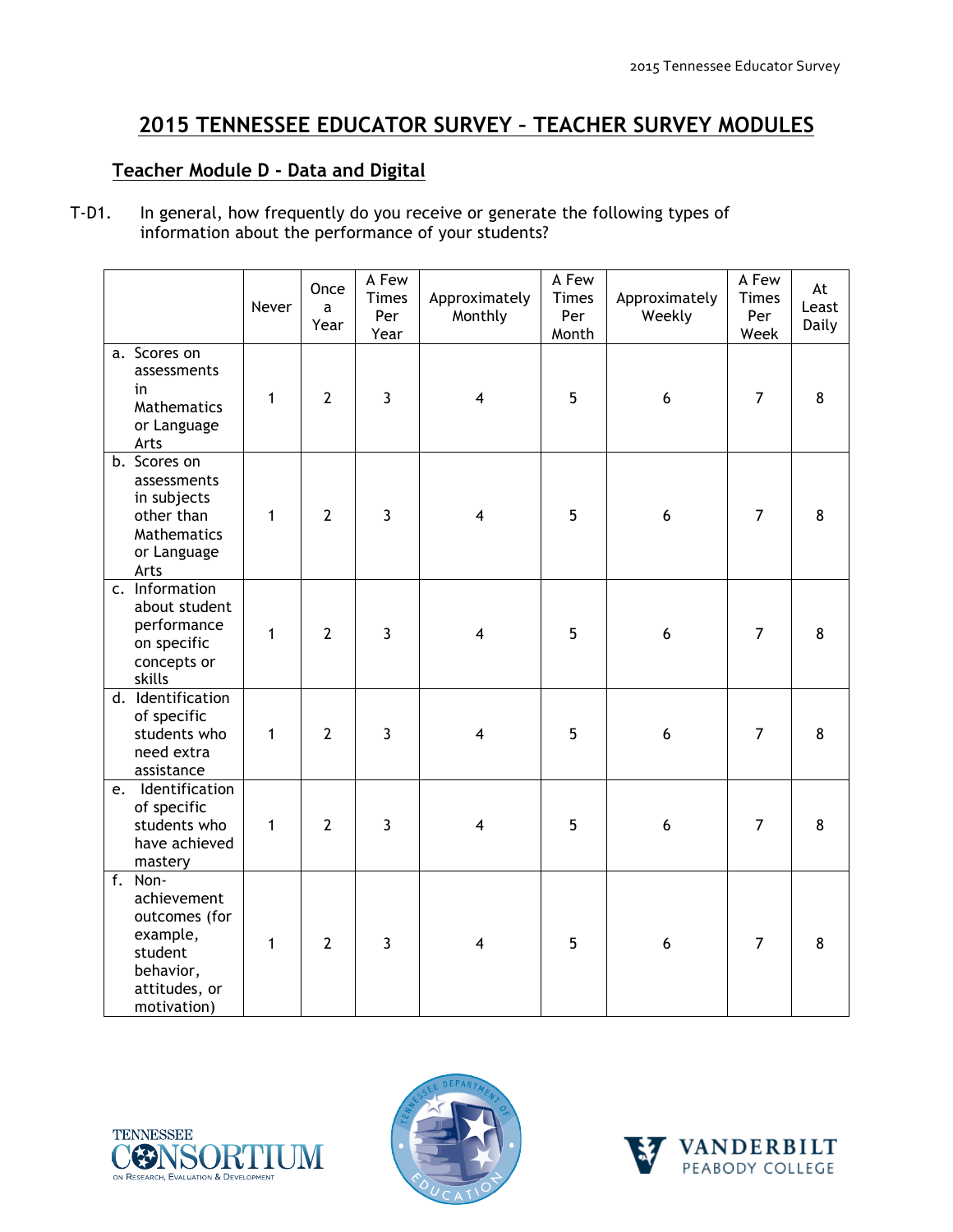T-D2. This year, to what extent have you used *student achievement/mastery data* for each of the following purposes? (Consider data provided by instructional software, interim assessments or quizzes, unit or end of course tests, state accountability tests, district benchmark or interim tests, and other standardized tests.) If the activity is something that your school doesn't do (for example, if you never tailor the pace of instruction), please mark "My school doesn't do this."

|    |                                   |              | Did Not        |                |                         |             |
|----|-----------------------------------|--------------|----------------|----------------|-------------------------|-------------|
|    |                                   | My           | Use            | Used           | <b>Used Data</b>        | <b>Used</b> |
|    |                                   | School       | Data           | Data To        | To A                    | Data To     |
|    |                                   | Does Not     | For This       | A Small        | Moderate                | A Large     |
|    |                                   | Do This      | At All         | Extent         | Extent                  | Extent      |
| a. | Tailoring the pace of             |              |                |                |                         |             |
|    | instruction to individual         | 1            | $\overline{2}$ | $\mathbf{3}$   | $\overline{4}$          | 5           |
|    | students' needs                   |              |                |                |                         |             |
|    | b. Tailoring the content of       |              |                |                |                         |             |
|    | instruction to individual         | 1            | $\overline{2}$ | $\mathbf{3}$   | $\overline{\mathbf{4}}$ | 5           |
|    | students' needs                   |              |                |                |                         |             |
|    | c. Developing recommendations     |              |                |                |                         |             |
|    | for tutoring or other             | 1            | $\overline{2}$ | $\overline{3}$ | $\overline{\mathbf{4}}$ | 5           |
|    | educational support services      |              |                |                |                         |             |
|    | for particular students           |              |                |                |                         |             |
|    | d. Assigning or reassigning       |              |                |                |                         |             |
|    | students to groups within my      | 1            | $\overline{2}$ | $\overline{3}$ | $\overline{4}$          | 5           |
|    | class(es)                         |              |                |                |                         |             |
|    | e. Assigning students to          |              |                |                |                         |             |
|    | extended learning                 |              |                |                |                         |             |
|    | opportunities (e.g. extended-     | 1            | $\overline{2}$ | 3              | 4                       | 5           |
|    | day programs, Saturday            |              |                |                |                         |             |
|    | classes, or an extended school    |              |                |                |                         |             |
|    | year)                             |              |                |                |                         |             |
| f. | Assigning students to college     | $\mathbf{1}$ | $\overline{2}$ | $\overline{3}$ | $\overline{\mathbf{4}}$ | 5           |
|    | courses                           |              |                |                |                         |             |
| g. | Identifying topics requiring      |              |                |                |                         |             |
|    | more or less emphasis in          | 1            | $\overline{2}$ | 3              | $\overline{\mathbf{4}}$ | 5           |
|    | instruction                       |              |                |                |                         |             |
|    | h. Identifying areas where I need |              |                |                |                         |             |
|    | to strengthen my content          | 1            | $\overline{2}$ | 3              | $\overline{4}$          | 5           |
|    | knowledge or teaching skills      |              |                |                |                         |             |
| i. | Reflecting on and discussing      |              |                |                |                         |             |
|    | teaching and learning with        | 1            | $\overline{2}$ | $\overline{3}$ | $\overline{4}$          | 5           |
|    | other teachers                    |              |                |                |                         |             |
| j. | Reflecting on and discussing      | $\mathbf{1}$ | $\overline{2}$ | $\overline{3}$ | $\overline{4}$          | 5           |
|    | learning with my students         |              |                |                |                         |             |
| k. | Providing college/career          | 1            | $\overline{2}$ | 3              | $\overline{4}$          | 5           |
|    | advice or guidance                |              |                |                |                         |             |





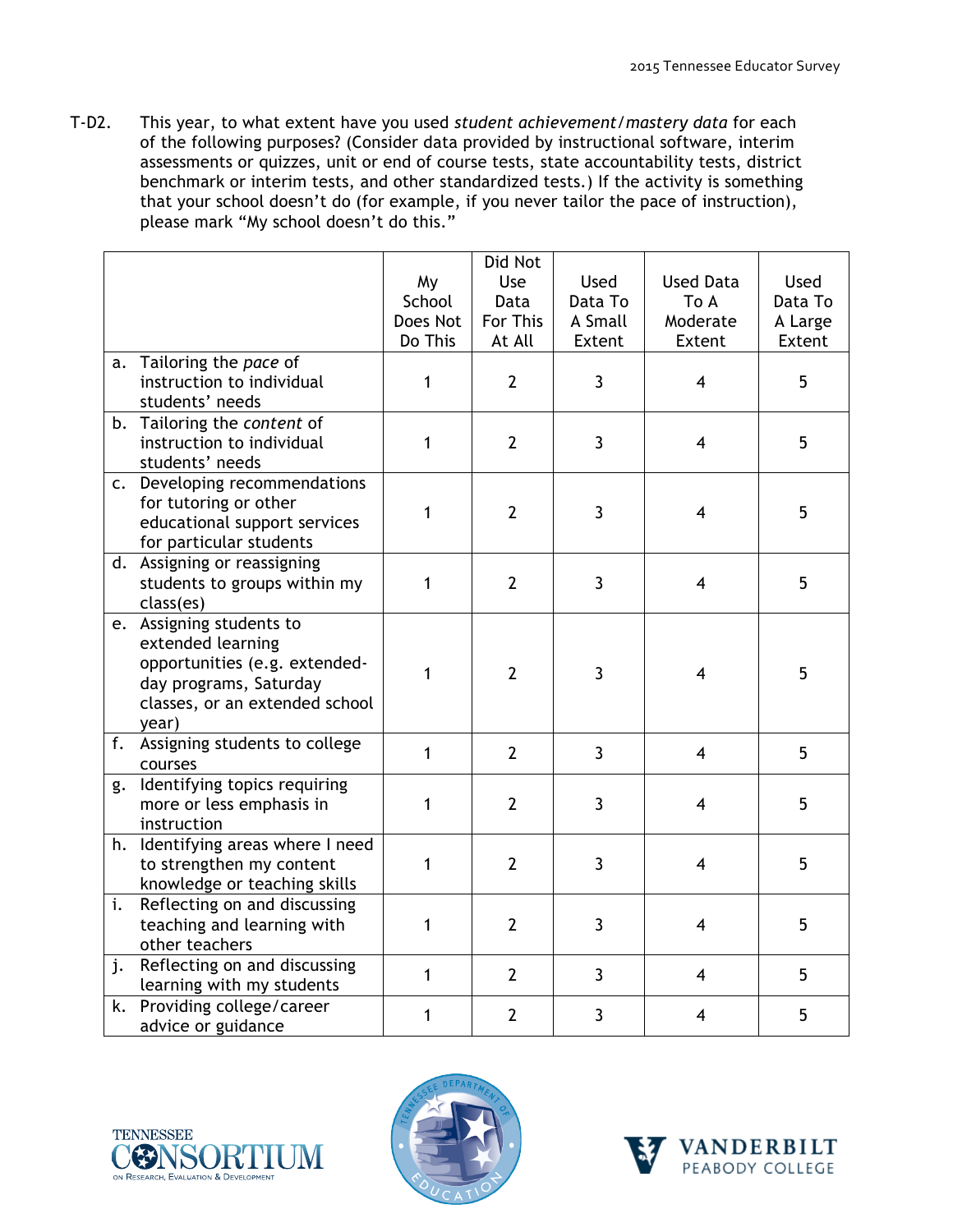- T-D3. Does your school use frequently-updated, shared documents, either paper or electronic (such as learner profiles and learning plans), to document each student's strengths, weaknesses, and goals along with individualized plans to accomplish those goals? (Select one)
	- a. Yes
	- b. No
- T-D4. Do your school's learner profiles or learning plans have these attributes? (By learner profiles and learning plans, we mean documents about student strengths, weaknesses, and goals, and individualized plans to accomplish those goals.) These documents…

|                                                                                                                                                                         | <b>Not</b> | To a          | To a     | To a   |
|-------------------------------------------------------------------------------------------------------------------------------------------------------------------------|------------|---------------|----------|--------|
|                                                                                                                                                                         | at         | Small         | Moderate | Great  |
|                                                                                                                                                                         | All        | Extent        | Extent   | Extent |
| a. Exist for every student                                                                                                                                              |            |               |          | 4      |
| b. Are frequently updated to incorporate new<br>information                                                                                                             |            | $\mathcal{P}$ |          |        |
| c. Summarize the student's strengths,<br>weaknesses, and progress, drawing on multiple<br>sources of information, including standardized<br>tests and other information |            | $\mathcal{P}$ |          |        |
| d. Summarize the student's goals, interests, and<br>aspirations                                                                                                         |            | $\mathcal{P}$ | 3        |        |
| e. Set forth a personalized plan for students to<br>accomplish instructional goals                                                                                      |            | 2             | 3        |        |
| f. Are routinely accessed/updated by teachers                                                                                                                           |            |               | ٦        |        |
| g. Are routinely accessed/updated by students                                                                                                                           |            |               |          | 4      |
| h. Are routinely accessed/updated by parents or<br>guardians                                                                                                            |            |               |          |        |





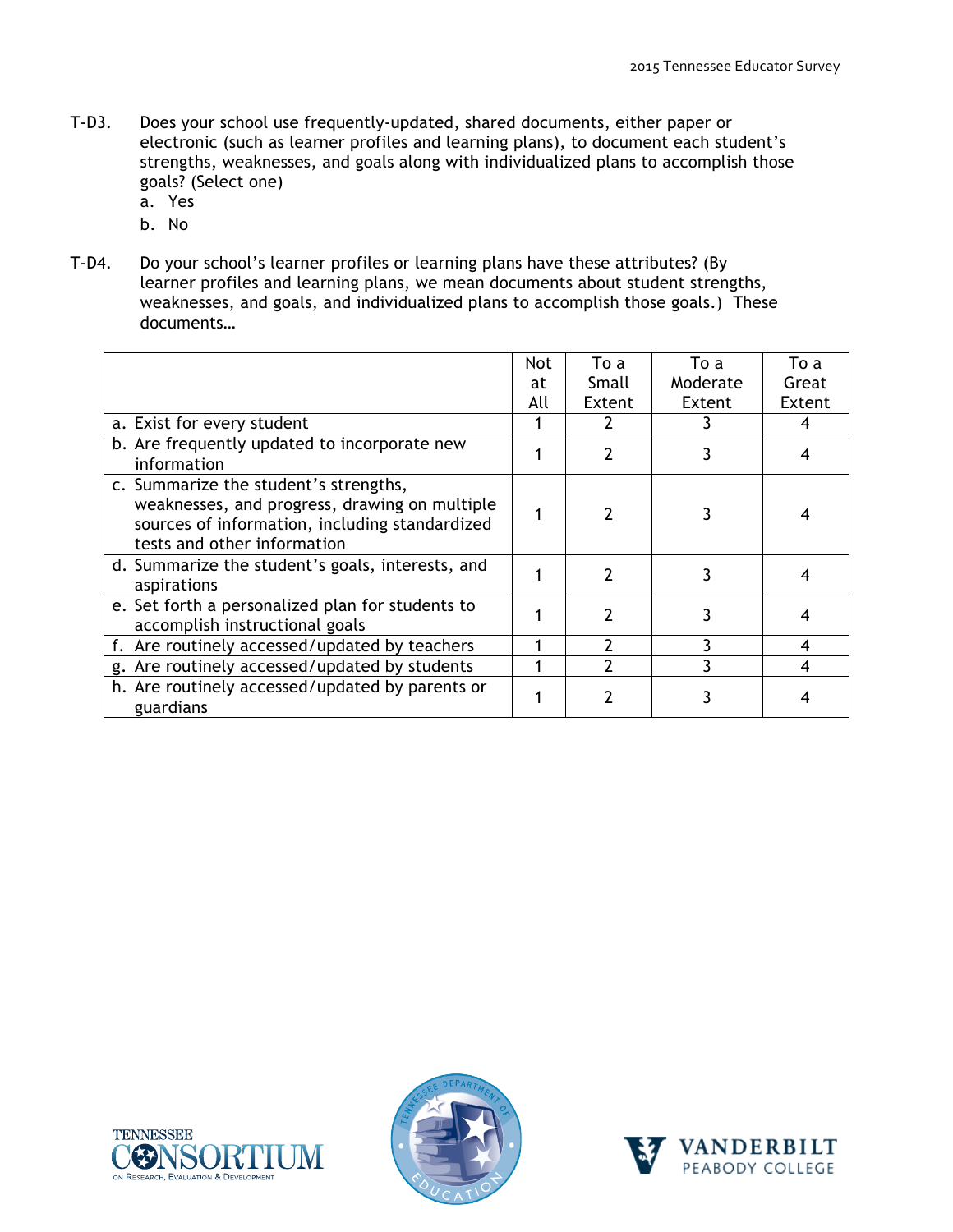|    |                                                          | <b>Not</b> | Less Than<br>Once A | About<br>Once A | 2-3 Times | Almost    |
|----|----------------------------------------------------------|------------|---------------------|-----------------|-----------|-----------|
|    |                                                          | At All     | Week                | Week            | A Week    | Every Day |
| a. | Digital exercises/assessments                            |            |                     |                 |           |           |
| b. | Digital text (such as on-line<br>textbooks)              |            |                     |                 |           |           |
|    | c. Digital support tools (such as<br>Excel, Google Docs) |            |                     |                 |           |           |
|    | d. Digital games                                         |            |                     |                 |           |           |
|    | e. Digital tutorials and/or<br>lessons, including video  |            |                     |                 |           |           |
| f. | Search/discovery tools (such as<br>Google)               |            |                     |                 |           |           |

T-D5. During the 2014-15 school year, how often did you use the following types of digital tools with your students for core instruction?

T-D6. List the 3 digital tools that you most frequently have your students use for core instruction.

- a.
- b. c.
- T-D7. For which instructional purposes did you use digital tools in your classroom during the 2014-15 school year? (Select all that apply)
	- a. Did not use digital tools
	- b. Delivering instruction directly to students
	- c. Diagnosing student learning needs
	- d. Varying the delivery method of instruction
	- e. Tailoring the learning experience to meet individual student needs
	- f. Supporting student collaboration and providing interactive experiences
	- g. Fostering independent practice of specific skills
	- h. Other *(Please specify)*